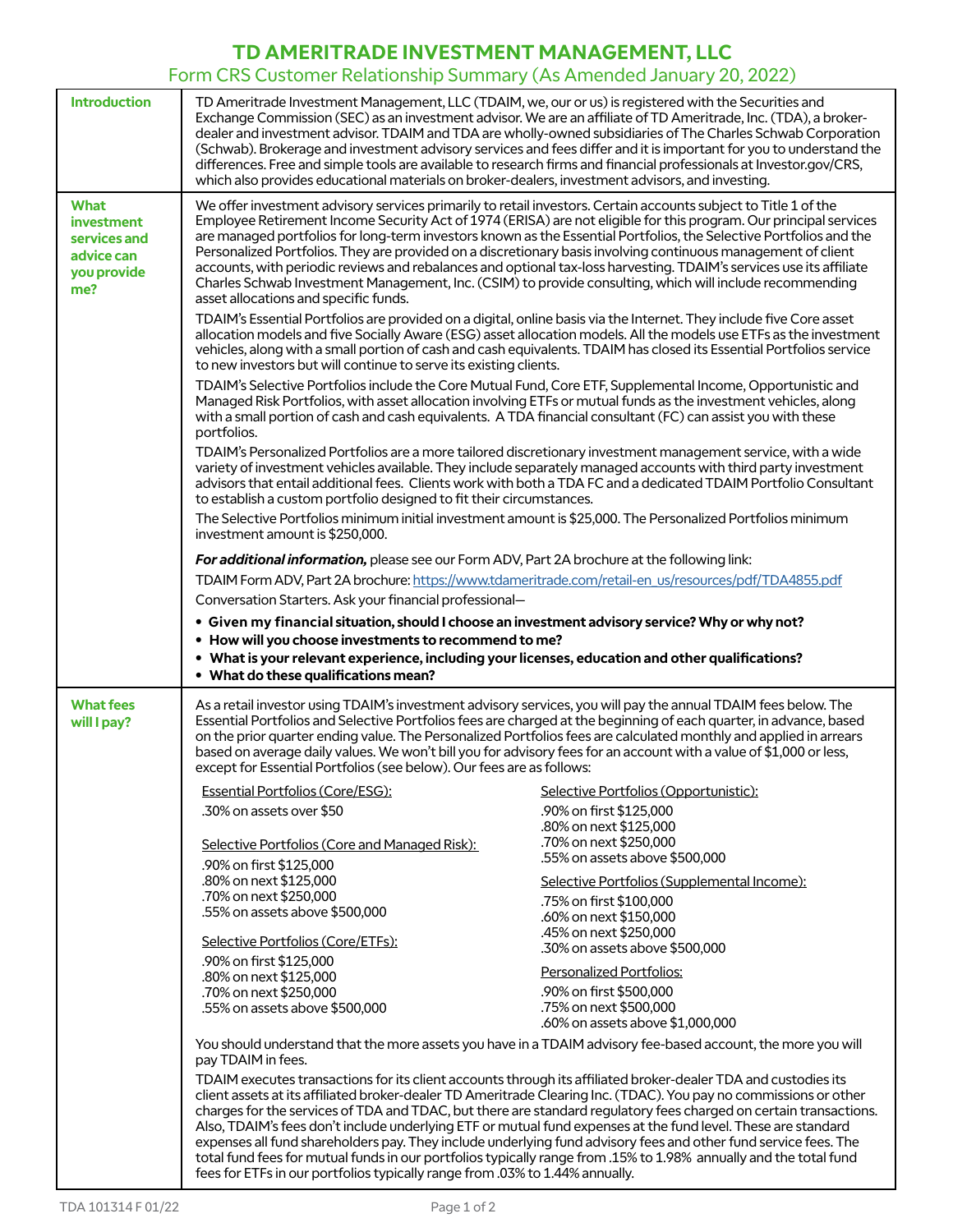| <b>What fees</b><br>will I pay?<br>(cont.)                                                                                                                                                             | You will pay fees and costs whether you make or lose money on your investments. Fees and costs will<br>reduce any amount of money you make on your investments over time. Please make sure you understand<br>what fees and costs you are paying.<br>For additional information, please see our Form ADV, Part 2A brochure at the above link.<br><b>Conversation Starter.</b> Ask your financial professional-<br>• Help me understand how these fees and costs might affect my investments. If I give you \$10,000 to invest, how<br>much will go to fees and costs, and how much will be invested for me?                                                                                                                                                                                                                                                                                                                                                                                                                                                                                                                                                                                                                                                                                                                                                                                                                                                                                                                                                                                                                                                                                                                                                                                                                                                                                                                                                                                                                                                               |  |
|--------------------------------------------------------------------------------------------------------------------------------------------------------------------------------------------------------|--------------------------------------------------------------------------------------------------------------------------------------------------------------------------------------------------------------------------------------------------------------------------------------------------------------------------------------------------------------------------------------------------------------------------------------------------------------------------------------------------------------------------------------------------------------------------------------------------------------------------------------------------------------------------------------------------------------------------------------------------------------------------------------------------------------------------------------------------------------------------------------------------------------------------------------------------------------------------------------------------------------------------------------------------------------------------------------------------------------------------------------------------------------------------------------------------------------------------------------------------------------------------------------------------------------------------------------------------------------------------------------------------------------------------------------------------------------------------------------------------------------------------------------------------------------------------------------------------------------------------------------------------------------------------------------------------------------------------------------------------------------------------------------------------------------------------------------------------------------------------------------------------------------------------------------------------------------------------------------------------------------------------------------------------------------------------|--|
| <b>What are</b><br>your legal<br>obligations to<br>me when acting<br>as my<br>investment ad-<br>visor? How else<br>does your firm<br>make money<br>and what con-<br>flicts of interest<br>do you have? | When we act as your investment advisor, we have to act in your best interest and not put our interest<br>ahead of yours. At the same time, the way we make money creates some conflicts with your interests. You<br>should understand and ask us about these conflicts because they can affect the investment advice we<br>provide you. Here are some examples to help you understand what this means.<br>• TDAIM itself only makes money from the advisory fees you pay us.<br>• Most TDAIM clients are referred to us by TDA FCs. TDA FCs can recommend two types of investment<br>advisory services. The first are the TDAIM services described in this form. The second is the AdvisorDirect<br>(AD) outside advisor referral service provided by TDA Institutional (TDAI). AD helps TDA retail investors with<br>\$750,000 or more of investable assets select an independent registered investment advisor (RIA) from the AD<br>participating RIAs. TDA has a conflict of interest when TDA FCs guide prospects toward these services as the<br>FCs can receive differing compensation.<br>• For taxable accounts, the principal sweep vehicle TDAIM uses is an insured deposit account (IDA) held at one<br>or more Program Banks, including certain Schwab banks. The Program Banks pay TDA a marketing fee based<br>on a percentage of the amount of TDAIM client deposits with them, that ranged from 0.7% to 1.0% annually in<br>2021. So our affiliated broker TDA benefits financially from the deposits and you get a lower yield than if TDA<br>wasn't paid a marketing fee.<br>For additional information, please see the TDAIM Form ADV, Part 2A brochure at the above link. For more<br>information about our conflicts and capacity when we provide investment recommendations for<br>retirement accounts, go to www.tdameritrade.com/bestinterest and read our Regulation Best Interest<br>Disclosure.<br>Conversation Starter. Ask your financial professional-<br>• How might your conflicts of interest affect me, and how will you address them? |  |
| How do your<br>financial<br>professionals<br>make money?                                                                                                                                               | • TDAIM's Portfolio Consultants for its Personalized Portfolios are employed by and paid by TDAIM. Most of<br>their compensation is comprised of base pay. The balance is incentive compensation tied to metrics such as<br>client satisfaction.<br>• FCs are employed by TDA but also act as investment advisor representatives (IARs) of TDAIM. Our Financial<br>Consultants receive cash payments based on the amount of assets you have with us and the time, complexity,<br>and expertise required to help you with any of our services; specifically, they receive compensation to navigate<br>you to our investment advisory services. They do earn more for recommending certain services over others,<br>but what they earn is not directly based on the revenue the firm earns. This compensation structure creates a<br>conflict of interest. For more information on how we pay our representatives, go to<br>https://www.tdameritrade.com/incentive-compensation page.<br>• In addition, in connection with the affiliation with Charles Schwab & Co., Inc. (CS & Co.) beginning in 2022, FCs<br>will be dually registered with CS&Co. and able to offer certain CS&Co. products and services. For information<br>on CS&Co. compensation and their policies and procedures to mitigate conflicts, refer to Client Relationship<br>Summaries like this one available at Schwab.com/transparency. You can also review TD Ameritrade's Form<br>CRS by visiting tdameritrade.com/bestinterest.                                                                                                                                                                                                                                                                                                                                                                                                                                                                                                                                                                  |  |
| Do you or<br>your financial<br>professionals<br>have legal or<br>disciplinary<br>history?                                                                                                              | No for TDAIM. Yes for its IARs.<br>Visit Investor.gov/CRS for a free and simple search tool to research us and our financial professionals.<br>Conversation Starter. Ask your financial professional-<br>• As a financial professional, do you have any disciplinary history? For what type of conduct?                                                                                                                                                                                                                                                                                                                                                                                                                                                                                                                                                                                                                                                                                                                                                                                                                                                                                                                                                                                                                                                                                                                                                                                                                                                                                                                                                                                                                                                                                                                                                                                                                                                                                                                                                                  |  |
| <b>Additional</b><br><b>Information</b>                                                                                                                                                                | For additional information about our services, see the above-referenced links. If you would like additional, up-<br>to-date information or a copy of this disclosure, please call 888-310-7921.<br>Conversation Starter. Ask your financial professional-<br>. Who is my primary contact person? Is he or she a representative of an investment advisor or a broker-<br>dealer? Who can I talk to if I have concerns about how this person is treating me?                                                                                                                                                                                                                                                                                                                                                                                                                                                                                                                                                                                                                                                                                                                                                                                                                                                                                                                                                                                                                                                                                                                                                                                                                                                                                                                                                                                                                                                                                                                                                                                                               |  |

Brokerage services provided by TD Ameritrade, Inc., member FINRA/SIPC, and a subsidiary of The Charles Schwab Corporation. TD Ameritrade is a trademark jointly owned by TD Ameritrade IP Company, Inc. and The Toronto-Dominion Bank. ©2022 Charles Schwab & Co., Inc. All rights reserved.